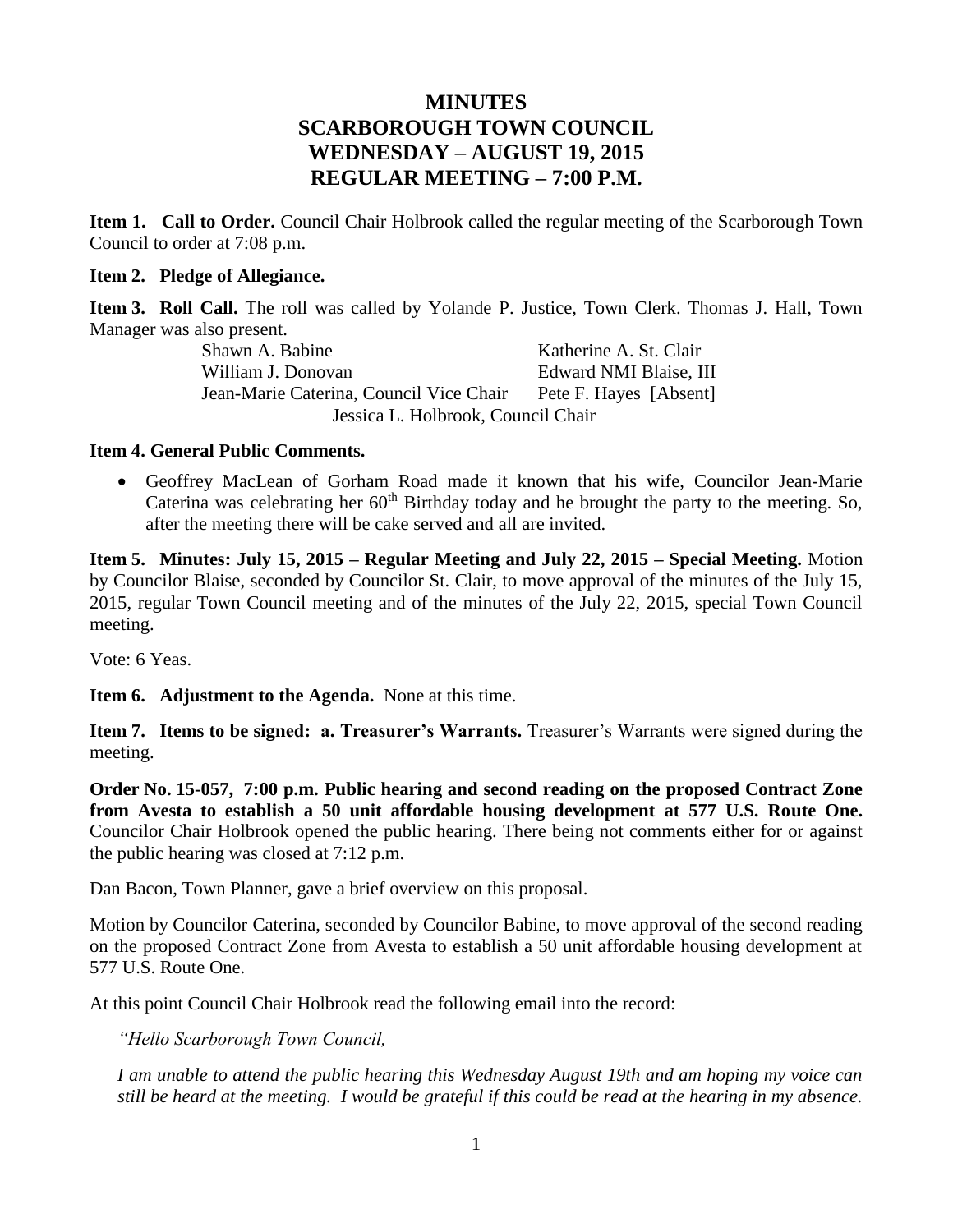*My name is Erica Whiting, I am a current resident in one of the apartments at the Southgate House. I do feel Avesta's affordable housing project is a wonderful idea and only have a couple concerns. The first concern is about the proposed limited access to the site of right in/right out only. The second concern is about the parking lot size and snow removal.* 

*My concerns for the right in/right out limited access are due to the difficulty finding good places to turn around on busy route 1. Not only does that area of route 1 get heavily congested with traffic but so does the businesses and their associated lots. This is especially true during busy traffic hours and in the summer. When heading northbound on Route 1 towards Portland, in order to enter the Southgate lot without turning left, one must turn around down the road on route 1 where the speed limit is 50 mph. This has proven dangerous and challenging on more occasions than not due to high speed congested traffic across the marsh in both directions.* 

*Furthermore, when trying to leave the Southgate lot to travel northbound on Route 1 by first turning right out of the Southgate lot and then turning around; finding a turn around spot in a reasonable distance has also proven to be very tricky in that very congested part of Route 1. Sometimes it takes quite a distance of patience just for a motorist to make room for you to get into the left hand lane so that a left hand turn can be made after turning right onto Route 1 from the Southgate lot.* 

*It seems it would make more sense to make it clear to motorists that turning traffic occurs in that location for both left turns and right turns by adding in some safety signs or safety lights such as a caution sign, a caution turning traffic sign, blinking yellow lights, blinking slow lights and/or a blinking speed limit sign. The blinking speed limit sign would be especially helpful as traffic tends to start speeding up to 50 mph for northbound traffic or keep going 50 mph for southbound traffic in front of the Southgate entrance despite the lower speed limit. Indeed, this lack of attention to the reduced speed limit has proven to be problematic even when making right turns into or out of the property. I've had cars almost hit me on numerous occasions when trying to turn right into the property.*

*My last concern is about the proposed size of the parking lot. To my knowledge there are no longer any town parking areas located near Southgate for Southgate tenants to park at for the purposes of clearing the lot during snow removal. When all apartments at Southgate were rented over the past years we needed an equal number of extra parking spaces to move our cars to so that our usual reserved parking spaces could be effectively cleared of snow, especially for storms with a lot of accumulation.*

*Thank you for taking the time to hear my feedback as a current Southgate resident. Erica Whiting"*

In response to the access control, Dan Riley, Senior Project Manager from Sebago Technics, noted that after looking at a number of options it had been determined to have a right turn in and right turn out. He then responded to the question with regards to the snow storage and parking question. There are areas that are designated for snow storage and parking is controlled by parking permits.

Vote on Main Motion:

### **CONTRACT ZONING AGREEMENT BETWEEN THE TOWN OF SCARBOROUGH AND AVESTA HOUSING DEVELOPMENT CORPORATION**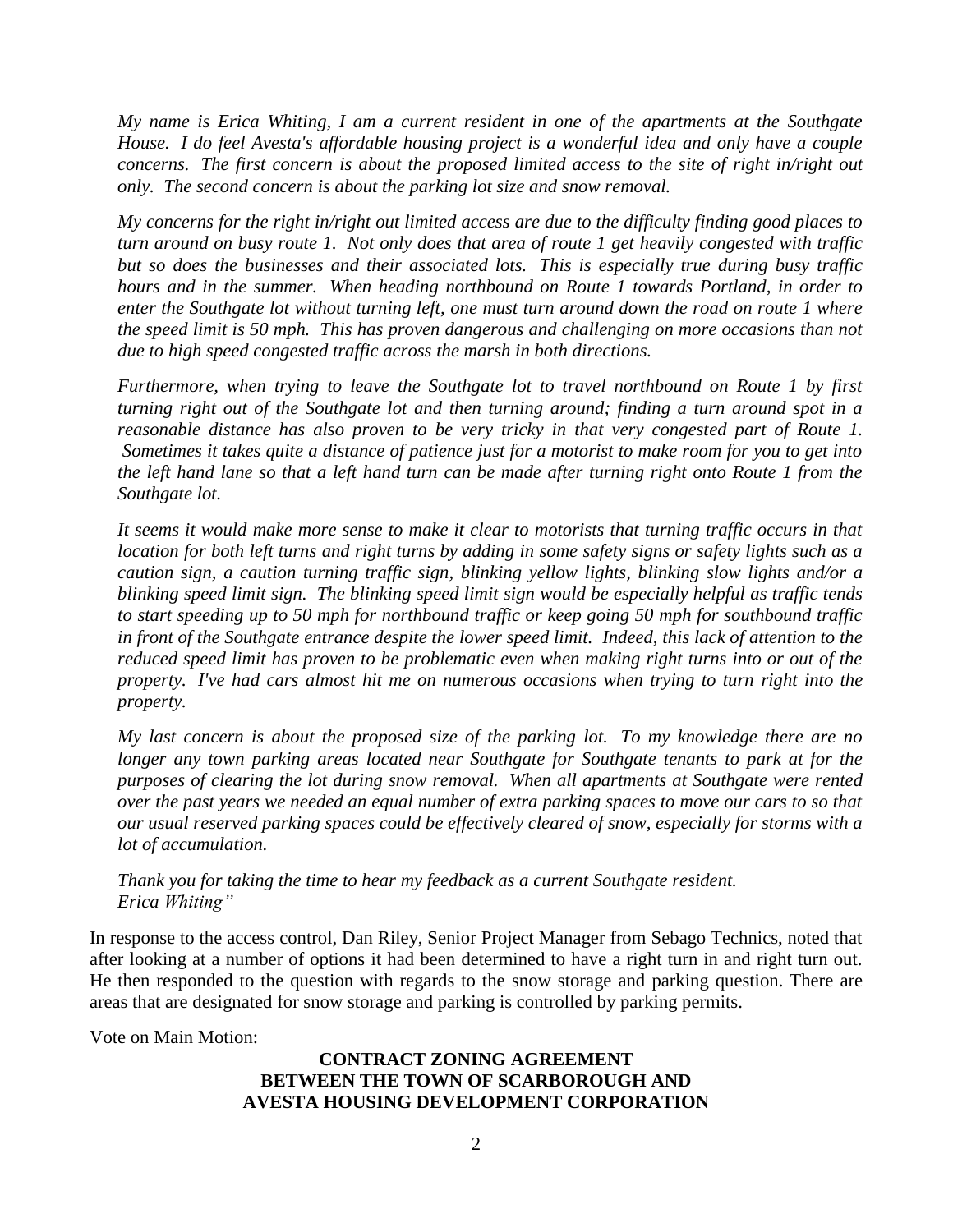This Contract Zoning Agreement made as of the <u>equal</u> day of <u>equal</u>, 2015, by and between the TOWN OF SCARBOROUGH, a body corporate and politic, located in the County of Cumberland and State of Maine (hereinafter the "Town"), and AVESTA HOUSING DEVELOPMENT CORPORATION, a Maine nonprofit corporation, with an address of 307 Cumberland Avenue, Portland, Maine 04101 (together with its successors and assigns, including subsequent record owners of the property described in this Agreement, hereinafter "Avesta"), pursuant to the Contract Zoning provisions of Section II, Subsection I of the Scarborough Zoning Ordinance:

WHEREAS, Avesta intends to purchase a parcel of real estate located at 577 U.S. Route One, Scarborough, Maine, consisting of approximately 3.05 acres with the buildings and improvements thereon, being Parcel 37 on the Town's Tax Map U034 (hereinafter the "Property"); and

WHEREAS, the Property is currently in the Town and Village Centers Fringe (TVC3) District and a portion of the Property is also subject to the Shoreland Overlay District provisions of the Shoreland Zoning Ordinance; and

WHEREAS, the TVC3 District presently allows, as a permitted use, multifamily dwellings limited to no more than twelve (12) units per building, so long as such building is serviced by public sewer, and accessory units subject to certain performance standards, but not multifamily dwellings containing a greater number of units per building; and

WHEREAS, Avesta wishes to develop the Property as an affordable rental housing complex consisting of the existing 7-unit historic building that will be renovated to include 8 units, a to-beconstructed 42-unit building, an existing barn that will be renovated and may include community space for occupants, and a second existing barn that may be preserved due to its historic value (the "Project"). The new 42-unit building will exceed the maximum number of units per building currently permitted in the TVC3 Zone; and

WHEREAS, Avesta demonstrates that the proposed use can be carried on with fewer parking spaces than required by the off-street parking regulations in Section XI of the Zoning Ordinance; and

WHEREAS, the maximum density within the TVC3 Zone for multi-family dwellings is 5 dwelling units per acre of net lot area, and the Project will exceed this maximum density; and

WHEREAS, the Project would qualify for Additional Residential Density Thru Affordable Housing pursuant to Section XVIII.D(E)(3) of the Scarborough Zoning Ordinance, the Project as proposed would still exceed the maximum density; and

WHEREAS, the Property contains an existing multi-family building and a barn that will be rehabilitated in a good and worker-like manner; and

WHEREAS, the Planning Board, pursuant to Section II(I)(4), of the Zoning Ordinance and 30-A M.R.S.A. §4352(8), and after notice and hearing and due deliberation thereon, recommended the rezoning of the Property as aforesaid; and

WHEREAS, the Project will serve the Town's objective of encouraging affordable housing both generally and through density bonus provisions within the Town's residential areas and districts (Chapter 5, Objective A.4.a. of the Comprehensive Plan) by constructing an affordable housing opportunity within a growth area; and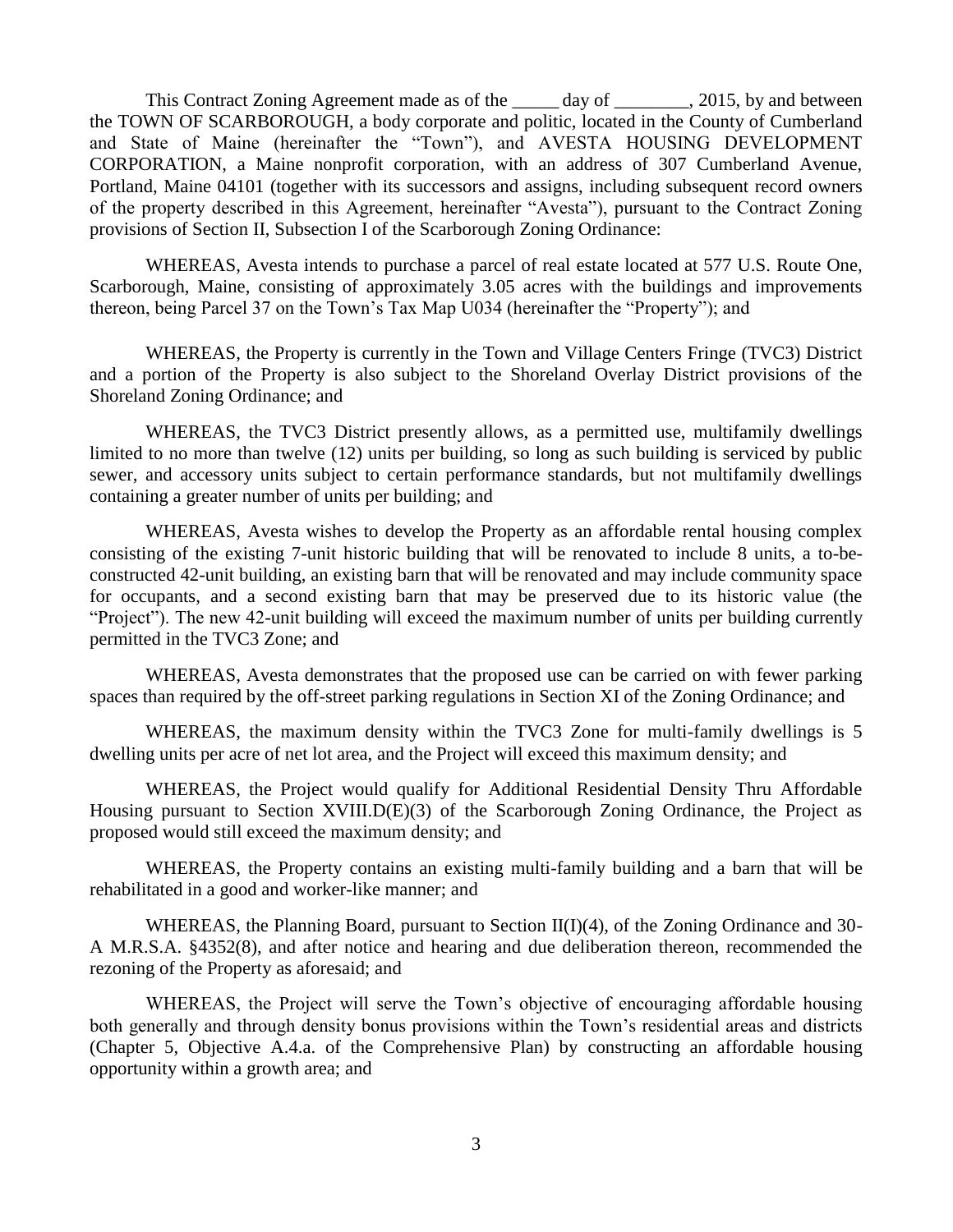WHEREAS, the Project serves the goals of Chapter 5 (Objective A.2.) of the Comprehensive Plan by using public sewer and water facilities; and

WHEREAS, the Project fulfills the goals of Chapter 5 (Objective A.4.b.) of the Comprehensive Plan encouraging a choice of housing for residents of all ages and incomes by providing affordable housing within a growth area;

WHEREAS, the Project helps to achieve the objectives of Chapter 5 (Objective H.2), in which the Town endeavors to assure that at least ten percent of new housing units created in Scarborough are affordable; and

WHEREAS, the rezoning provided in this Agreement, therefore, would be consistent with the Policies and Future Land Use Plan of Part B of the Scarborough Comprehensive Plan; and

WHEREAS, the Town of Scarborough, by and through its Town Council, therefore, has determined that the said rezoning would be pursuant to and consistent with the Town's local growth program and Comprehensive Plan adopted pursuant to Title 30-A, Maine Revised Statutes, Chapter 187, Subchapter 2, and consistent with the existing and permitted uses within the original zoning district classification and has authorized the execution of this Contract Zoning Agreement.

NOW, THEREFORE, in consideration of the mutual promises made by each party to the other, the parties covenant and agree as follows:

1. The Town hereby amends the Zoning Map of the Town of Scarborough, by adopting the map change amendment shown on Attachment 1.

2. Avesta is authorized to create the Project, including the renovation of the existing 7-unit building such that it includes 8 units, construction of a new 42-unit building, renovation of an existing barn to provide community space for Project occupants, and preservation of a second barn on the Property. Construction and use of the Project shall be subject to the following conditions:

- (a) Building Height: The maximum building height for the new 42 unit building shall be four (4) stories and as shown on the Site Plan approved by the Town of Scarborough Planning Board. The new 42 unit building shall be a maximum height of approximately 45 feet. The final building height for the Project shall be approved by the Planning Board as part of site plan and subdivision approval.
- (b) Permitted Uses: The uses allowed or permitted on the Property shall be limited to (i) an affordable housing complex with one 8-unit building and one 42-unit building, (ii) a separate building for community space, for use by Project occupants, and (iii) accessory uses. Avesta also may either (a) retain and maintain the existing barn on the Property furthest from Route 1 which will not be converted into community recreation and/or meeting space, the use of which will be consistent with, and incidental to the affordable housing use, such as equipment storage, security or maintenance, office and staff accommodations, or merely historic preservation; or (b) remove and/or demolish said barn, provided that such removal or demolition shall be approved by the Planning Board prior to any such action.
- (c) Building Design: Project design, style and materials shall be substantially as depicted on the building elevations submitted during site plan and subdivision review, with any changes thereto as approved by the Planning Board.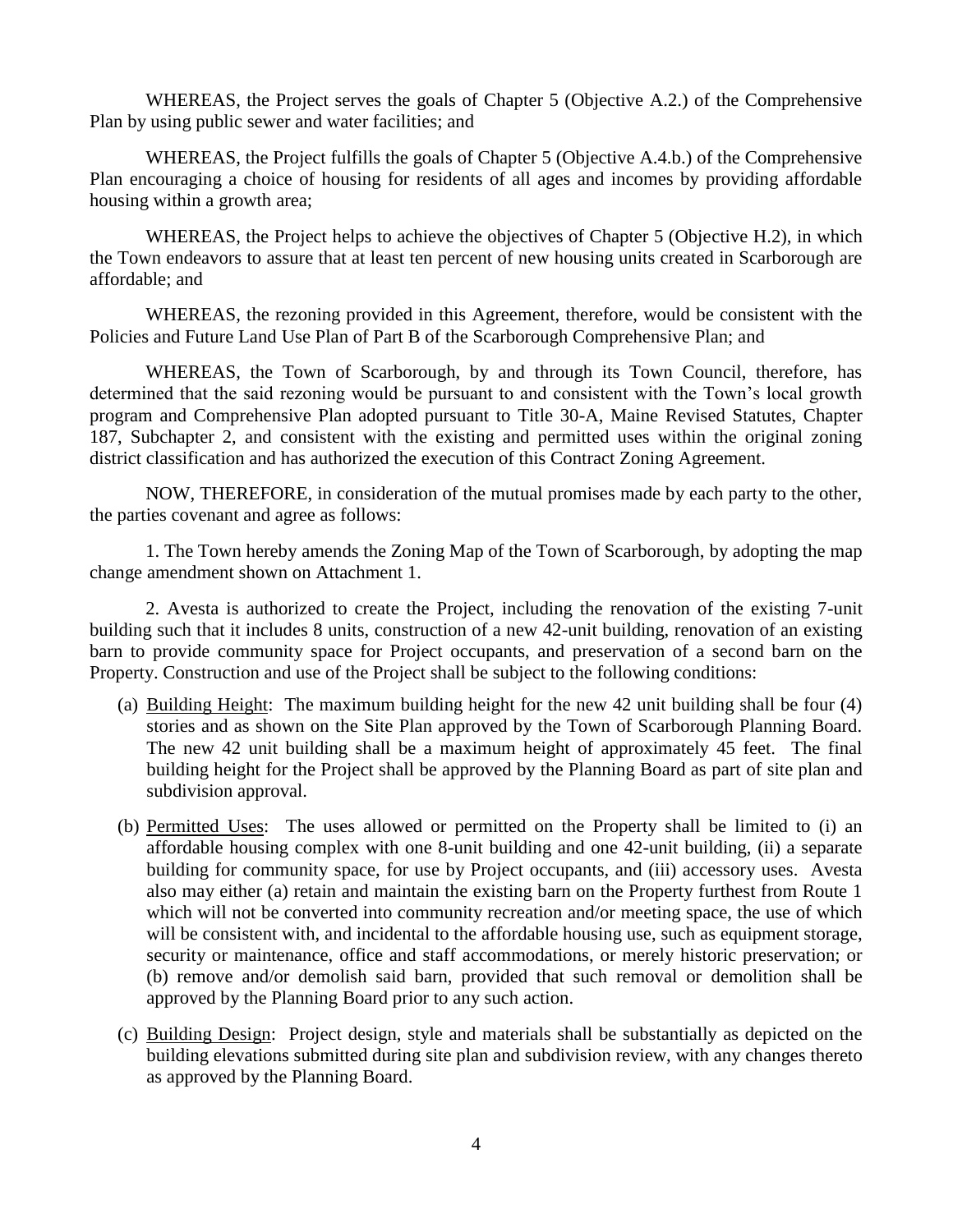- (d) Landscaping: The Property shall be landscaped to enhance the general appearance of the project from surrounding properties as determined by the Planning Board at the time of site plan and subdivision approval. The landscaping shall be maintained by Avesta or its successors or its successors in interest. After the date of approval of this Contract Zoning Agreement, there shall be no significant amount of removal of existing trees or other vegetation except as indicated on an approved Site Plan.
- (e) Density: The maximum net residential density shall be fifty (50) dwelling units, including the renovation of the existing building such that it includes eight (8) units and the construction of a new 42 unit building.
- (f) Residents: The Project shall be "Affordable Housing" as defined on the zoning Ordinance, and occupancy of the Project shall be limited to individuals or families with an income that is less than or equal to Eighty Percent (80%) of area median income as more particularly defined in Article VI of the Zoning Ordinance.
- (g) Sewer and Water: The facility will be served by both public water and public sewer.
- (h) Setbacks: The front yard shall be a minimum of 25 feet, and side and rear yards shall be a minimum of 15 feet, excluding accessory buildings and excluding the existing location of a barn within 15 feet from the sideline of the Property. The existing, nonconforming setback of the barn will be maintained. Additionally, the maximum front yard shall be increased to allow for the removal of an existing porch. All of the setbacks and building locations shall be as shown on the Site/Subdivision Plan, approved by the Planning Board.
- (i) Parking: The Project shall provide a minimum of fifty five (55) off-street parking spaces. The dimensions and arrangement of the parking spaces shall be as generally shown on the Site/Subdivision Plan, approved by the Planning Board.
- (j) Site/Subdivision Plan: The property subject to this Contract Zoning Agreement shall be developed and used only in accordance with the preliminary site and subdivision plan approved by the Scarborough Planning Board on June 22, 2015, as that site plan may be amended from time to time pursuant to the provisions of the Scarborough Site Plan Ordinance. Any amendment which involves the following changes will require an amendment to this Contract Zoning Agreement:
	- (a) any change to the use of the Property; and
	- (b) any increase in the number of units.

3. Avesta shall record this Contract Zoning Agreement in the Cumberland County Registry of Deeds within 30 days after its execution by the Town Council.

4. The provisions of this Contract Zoning Agreement shall be deemed restrictions on the use of the Property except as this Contract Zoning Agreement may be amended by future written agreement with the Town of Scarborough and Avesta or its successors in interest. This Agreement shall be binding upon subsequent record owners of the Property.

The provisions of this Contract Zoning shall operate as an "overlay" zone and except as otherwise set forth in the aforesaid conditions, all other requirements of the underlying Zoning District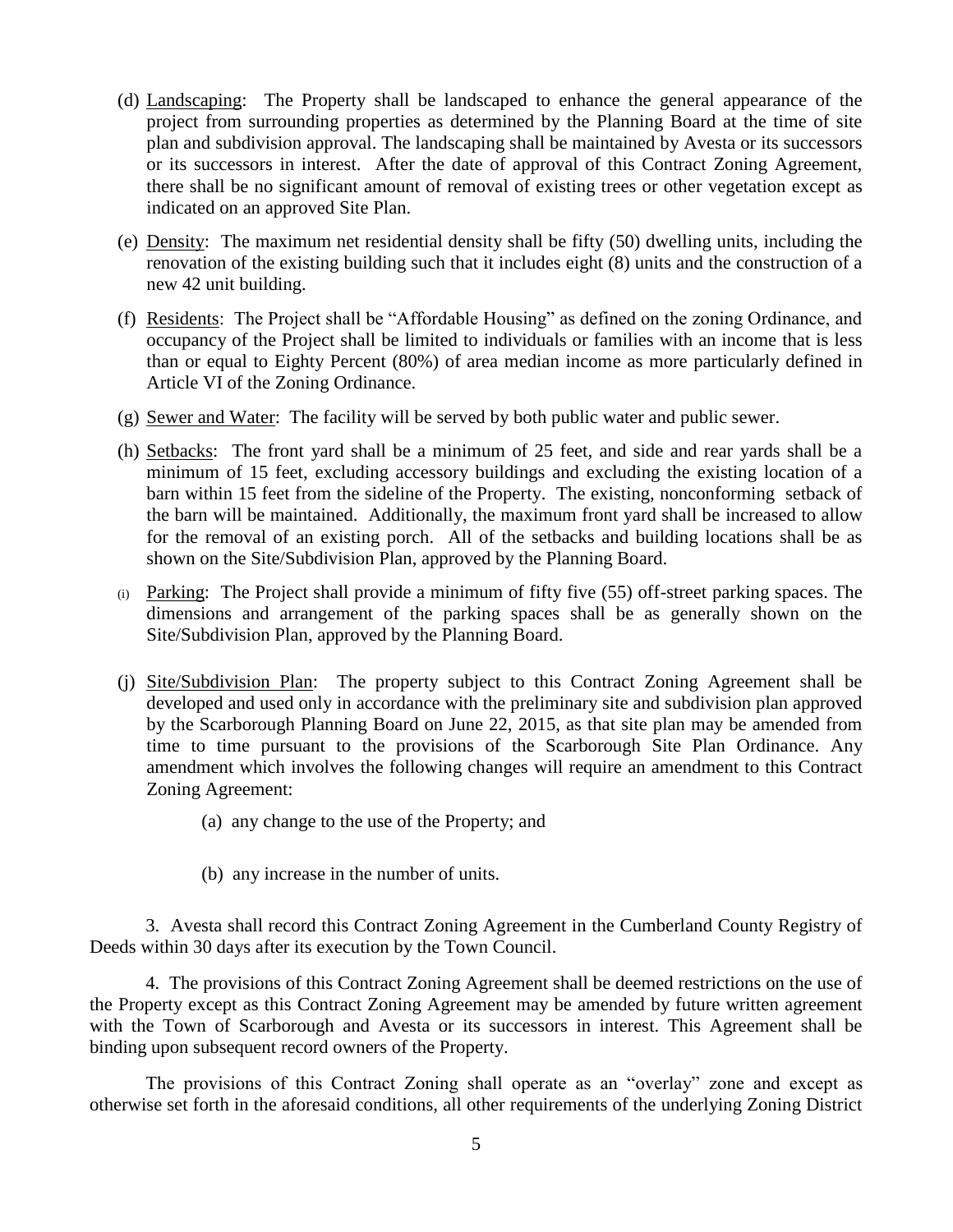shall apply (other than the maximum net residential density, use, height, setbacks and parking). The restrictions, provisions and conditions of this Agreement are an essential part of the rezoning, shall run with the Property, shall bind Avesta, its successors in interests and assigns of said Property or any part thereof, and shall inure to the benefit of and be enforceable by the Town of Scarborough.

Except as expressly modified herein, the use and occupancy of the subject premises shall be governed by and comply with the provisions of the Zoning Ordinance of the Town of Scarborough (as applicable) and any applicable amendments thereto or replacement thereof.

The Town shall have the power to enforce all conditions and restrictions of this Agreement, both through enforcement action pursuant to Section IV of the Scarborough Zoning Ordinance and through legal action for specific performance of this Agreement. In the event that Avesta, or it successors, or assigns, fail to develop the project in accordance with this Contract, or in the event of any other breach hereof, and such failure or breach continues for a period of thirty (30) days after written notice of such failure or breach cannot reasonably be remedied or cured within such thirty (30) day period, if Avesta, its successors or assigns, fails to commence to cure or remedy such failure or breach within said thirty (30) day period and thereafter fails to diligently prosecute such cure or remedy to completion in a reasonable time, then this Contract may be terminated by vote of the Scarborough Town Council. In that event, the Property may then be used only for such uses as otherwise allowed by law.

#### WITNESS: TOWN OF SCARBOROUGH

\_\_\_\_\_\_\_\_\_\_\_\_\_\_\_\_\_\_\_\_\_\_\_\_\_\_\_\_\_\_\_\_\_ By:\_\_\_\_\_\_\_\_\_\_\_\_\_\_\_\_\_\_\_\_\_\_\_\_\_\_\_\_\_\_

Thomas Hall, its Town Manager duly authorized by vote of the Scarborough Town Council on  $, 2015$ 

### WITNESS: AVESTA HOUSING DEVELOPMENT

\_\_\_\_\_\_\_\_\_\_\_\_\_\_\_\_\_\_\_\_\_\_\_\_\_\_\_\_\_\_\_\_\_\_ By:\_\_\_\_\_\_\_\_\_\_\_\_\_\_\_\_\_\_\_\_\_\_\_\_\_\_\_\_\_\_

Dana Totman, its President

STATE OF MAINE CUMBERLAND, SS \_\_\_\_\_\_\_\_\_\_\_\_\_\_\_\_\_, 2015

CORPORATION

PERSONALLY APPEARED the above named Thomas Hall, Town Manager of the Town of Scarborough as aforesaid, and acknowledged the foregoing instrument to be his free act and deed in his said capacity and the free act and deed of said Town of Scarborough.

Before me,

Notary Public/Attorney at Law

\_\_\_\_\_\_\_\_\_\_\_\_\_\_\_\_\_\_\_\_\_\_\_\_\_\_\_\_\_\_\_\_\_\_\_

Print name: My commission expires: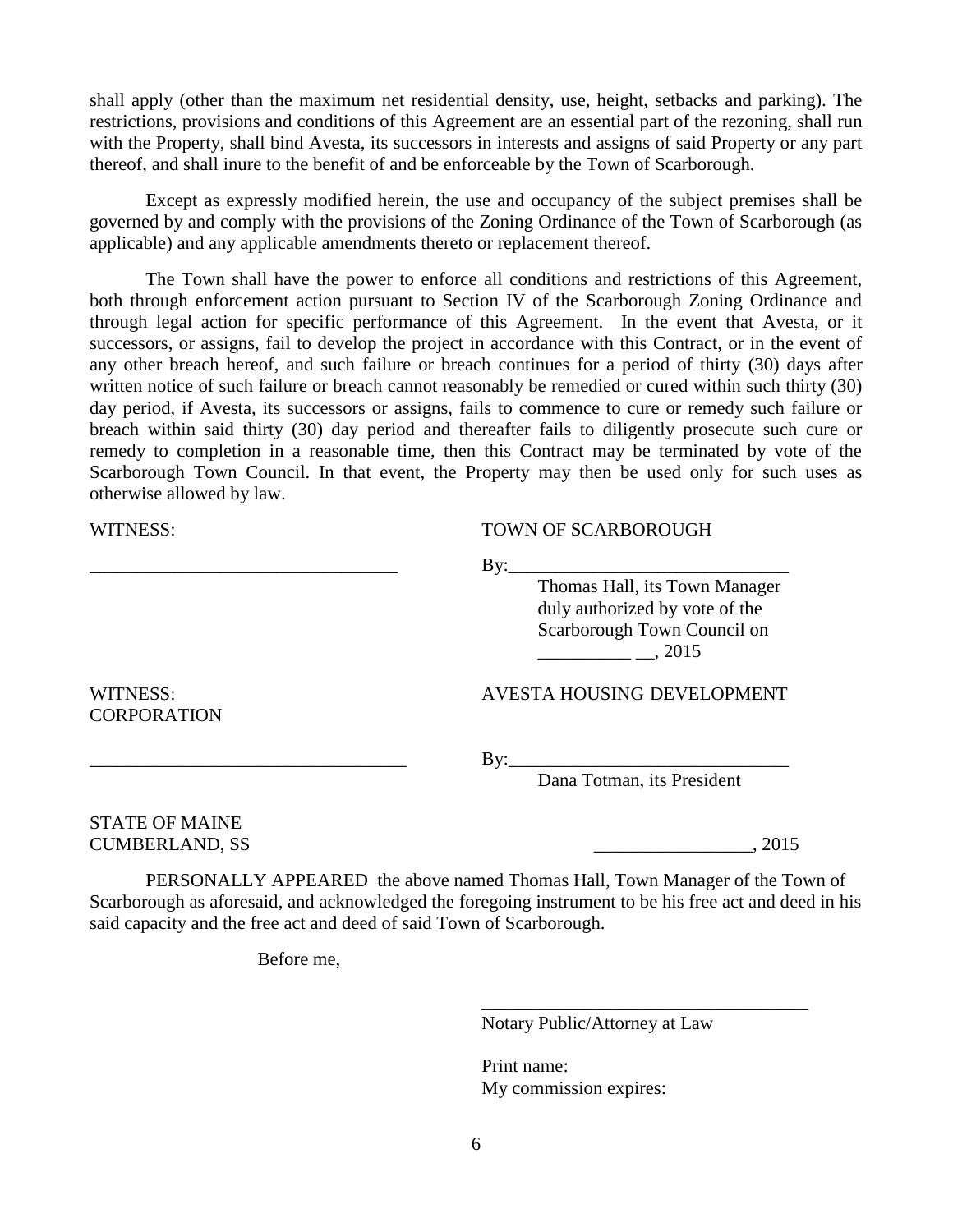### STATE OF MAINE CUMBERLAND, SS \_\_\_\_\_\_\_\_\_\_\_\_\_\_\_\_\_, 2015

PERSONALLY APPEARED the above named Dana Totman, President of Avesta Housing Development Corporation as aforesaid, and acknowledged the foregoing instrument to be his free act and deed in his said capacity and the free act and deed of said nonprofit corporation.

Before me.

Notary Public/Attorney at Law Print name: My commission expires:





Vote: 6 Yeas.

**Order No. 15-060, 7:00 p.m. Public hearing and action on the new requests for a Food Handlers License: a. Shawn Doll, d/b/a Sweet Frog Scarborough, located at 300 Gallery Blvd. and b. Scott Edwards d/b/a On The Vine Market Place, located at 591 US Route One.** Council Chair Holbrook opened the public hearing. As there were no comments either for or against, the public hearing was closed at 7:35 p.m.

Motion by Councilor St. Clair, seconded by Councilor Babine, to move approval on the new requests for a Food Handlers License: a. Shawn Doll, d/b/a Sweet Frog Scarborough, located at 300 Gallery Blvd. and b. Scott Edwards d/b/a On The Vine Market Place, located at 591 US Route One.

Vote: 6 Yeas.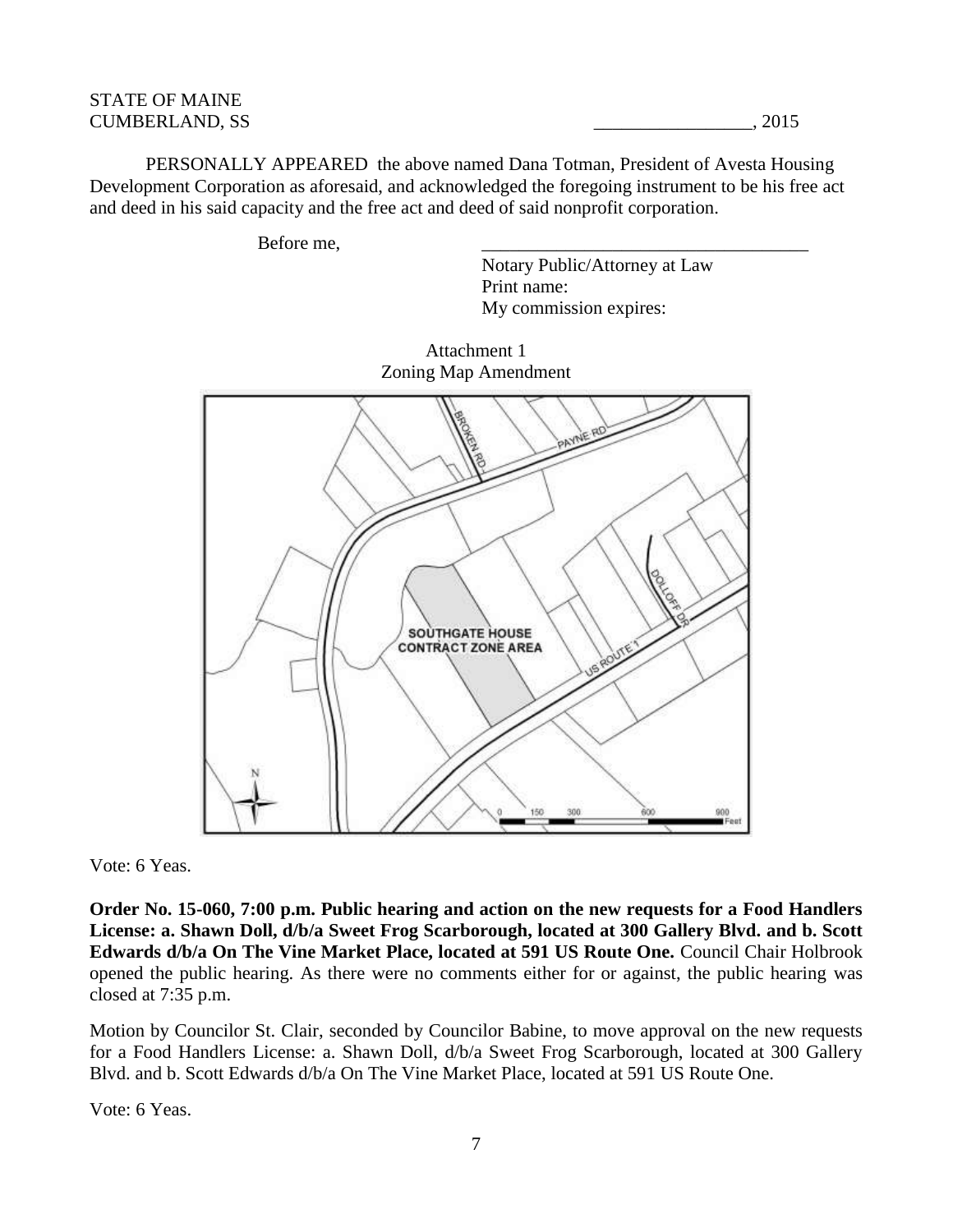**OLD BUSINESS:** None at this time.

#### **NEW BUSINESS:**

**Order No. 15-061. First reading and refer to the Planning Board the proposed amendments to Chapter 405 the Scarborough Zoning Ordinance to establish a Small Batch Processing Facilities use and definition; performance standards; and the zoning districts in which to allow these facilities.** Karen Martin, Director of SEDCO, along with Dan Bacon, Town Planner presented the requested amendments to Chapter 405 – Zoning Ordinance. She and Mr. Bacon then gave a brief overview on this Order.

Motion by Councilor Caterina, seconded by Councilor St. Clair, to move approval of the first reading and refer to the Planning Board the proposed amendments to Chapter 405 the Scarborough Zoning Ordinance to establish a Small Batch Processing Facilities use and definition; performance standards; and the zoning districts in which to allow these facilities and schedule a public hearing and second reading upon the filing of the Planning Board recommendations, as follows:

### **SCARBOROUGH PLANNING DEPARTMENT**

To: Town Councilors and Tom Hall, Town Manager From: Karen Martin, Executive Director of SEDCO and Dan Bacon, Planning Director CC: Long Range Planning Committee Date: June 24, 2015

## **New Zoning Tools to Enable Small Batch Processors and Production**

**------------------------------------------------------------------------------------------------------------------**

Similar to the initiative to broaden where contemporary food processing and production is allowed in town to include the Haigis Parkway (HP) District, SEDCO, the Planning Department and the Long Range Planning Committee (LRPC) have also been partnering to examine the trends and market demand for commercial space for smaller processing and production businesses. Through our review, it is evident that smaller scale food and drink production as well as other producers of small lots of consumer goods (jewelry makers, furniture makers, clothing designers, art studios etc) are on the rise. Further, many of these small-scale processors are types of businesses that may be fitting and appropriate in our commercial zones, where they can provide some retail space and can be more integrated into our activity centers. A bakery, coffee producer, craft brewery or furniture maker all come to mind, and many of which are growth industries in greater Portland.

Currently though, small and large processors are generally limited to our Industrial Districts. This creates a challenge for these smaller batch processors, not only because it isn't always the environment they are seeking, but also because our industrial land is already at a premium and our vacancy rates are some of the lowest in the state, so there is often little suitable space available.

To address this issue for a growing economic sector, SEDCO and LRPC have crafted a new use definition that categorizes these small scale processing businesses as well as a set of performance standards that limit their size, scale and operations, and provide a review process to ensure they fit in with surrounding businesses and properties.

More specifically the zoning proposal does the following: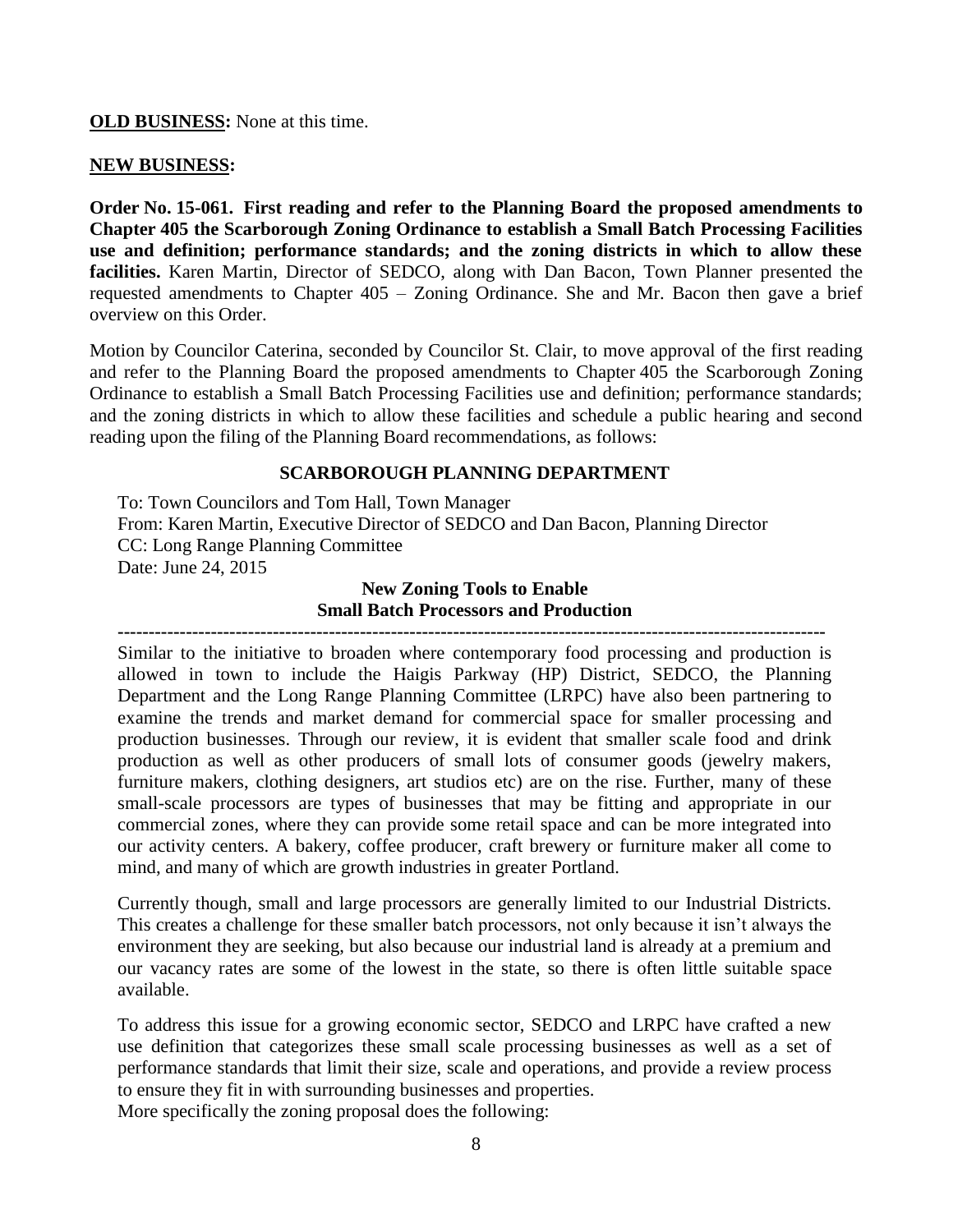- Establishes a definition for "Small Batch Processing Facilities"
- Establishes performance standards for small batch processing facilities that limits the size of these uses to 5,000 square feet or less and gives the Planning Board the review authority to ensure they are compatible with adjacent uses and properties. These performance standards include consistency with the Town's commercial design standards; review and limitations on truck traffic; limitations on outdoor storage and activities; and standards for noise, odors, emissions and the like.
- Allows this new use in our business districts (the B2, B3, HP and BOR Zones) and our more commercially focused mixed use districts (TVC, CPDD and RH Zones)

This zoning proposal is intended to be a measured and controlled allowance for these small processing and production businesses that have the desire and ability to be compatible in our commercial, retail and mixed use areas, while reserving our industrial zones for the larger or more impactful processors where aesthetics and compatibility are less of a concern.

Thank you.

# Proposed Amendment to the Zoning Ordinance to Establish Small Batch Processing Facilities and Performance Standards

BE IT HEREBY ORDAINED by the Town Council of the Town of Scarborough, Maine, in Town Council assembled, that the following amendment to the Zoning Ordinance of the Town of Scarborough, Maine, be and hereby are adopted:

1. Amend Section VI. DEFINITIONS by adding, in proper alphabetical order, a definition for Small Batch Processing Facilities to read:

**Small Batch Processing Facilities:** A category of a food processing facility or light industrial use that processes, produces or assembles small lots of consumer goods. Processors in this category include, but are not limited to, clothing design and production, small batch food production, craft brewers, jewelry makers and other product lines that have an element of handcrafted design or hand-made production. Small batch processing facilities shall not include the production or processing of medical marijuana.

2. Amend SECTION IX. PERFORMANCE STANDARDS by adding a new performance standard subsection M.3. as follows (additions are underlined; deletions are struck through):

# M.3. PERFORMANCE STANDARDS – SMALL BATCH PROCESSING FACILITIES

Small batch processing facilities may be undertaken only after the Planning Board has reviewed and approved the use in accordance with the following performance standards and requirements:

1. Small batch processing facilities shall be limited to no greater than 5,000 square feet of floor area including any accessory uses, such as a retail area, a tap room, sampling area, storage or warehousing;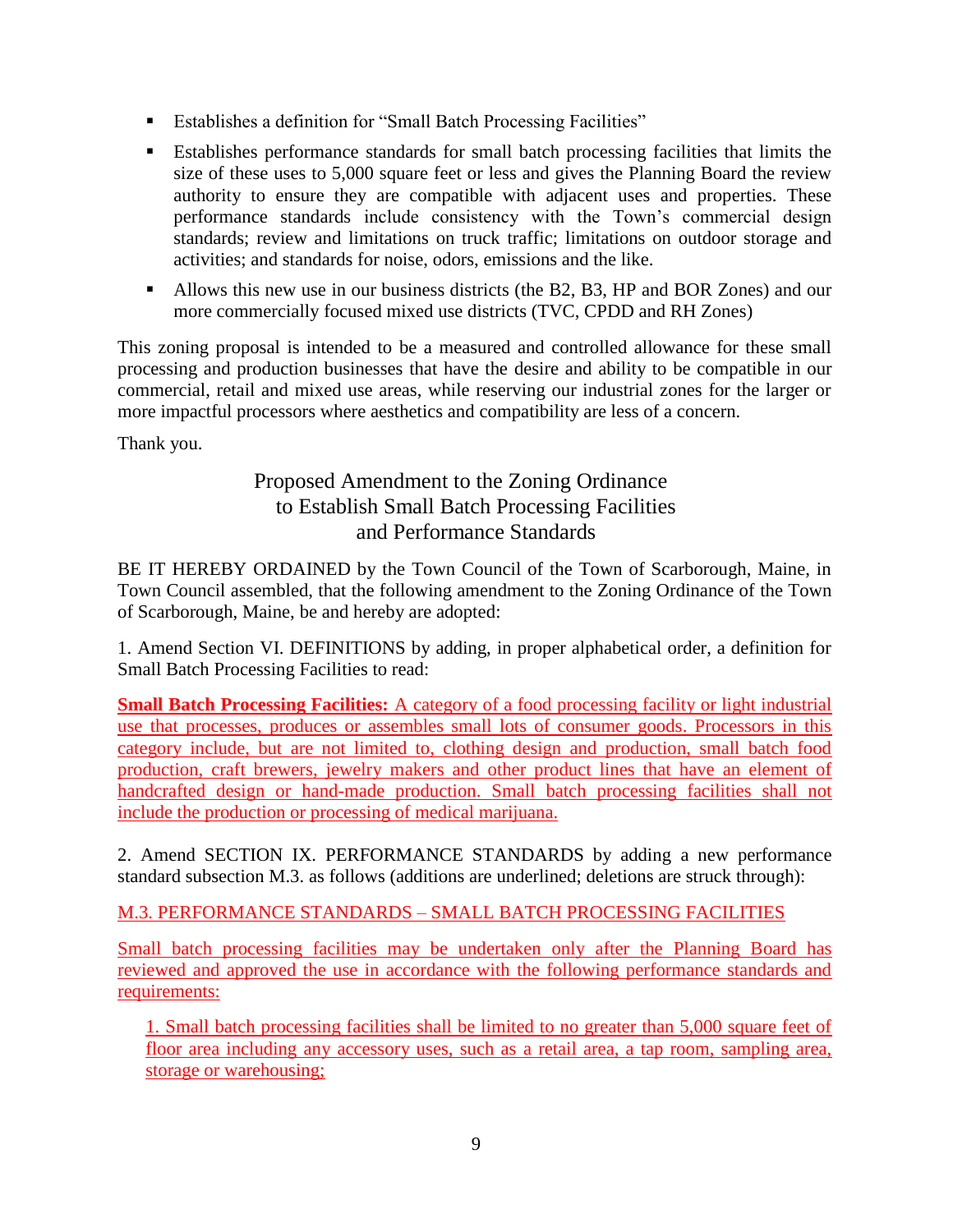2. The design and external appearance of the small batch processing facility and site improvements will constitute an attractive and compatible addition to the neighborhood, shall be of a scale of, and compatible with, other non-residential uses allowed in the same zone, and will be consistent with the Design Standards for Scarborough's Commercial Districts;

3. The facility will not create any unhealthy or offensive odor, emissions, dust or other airborne discharges;

4. The facility will not include any outdoor storage of equipment, materials or processing byproduct or waste;

5. The facility will not create any offensive noise or vibration, heat or glare to abutting landowners; and

6. The facility will not create unsafe traffic conditions or a volume of truck traffic in excess of other non-residential uses allowed in the same zone that would either adversely affect neighborhood character or be incompatible with abutting properties or uses.

3. Amend Sections XVIII.A. TOWN AND VILLAGE CENTERS TVC; XVIII.B. HAIGIS PARKWAY DISTRICT HP; TOWN AND VILLAGE CENTERS 4 DISTRICT TVC4; XIX REGIONAL BUSINESS DISTRICT B2; XIX.A. GENERAL BUSINESS DISTRICT B3; XX BUSINESS OFFICE-RESEARCH DISTRICT BOR; XX.A. RUNNING HILL – GORHAM RD DISTRICT RH; and CROSSROADS PLANNED DEVELOPMENT DISTRICT CPD to add Small Batch Processing Facilities to the list of permitted uses in each zoning district (additions are underlined; deletions are struck through):

Small Batch Processing Facilities, subject to the performance standards of Section IX.(M.3.) of this Ordinance.

Vote: 6 Yeas.

**Order No. 15-062. First reading on an order designating the Avesta Housing Affordable Housing Municipal Development and Tax Increment Financing District and Adopting the development program for such District and schedule a public hearing and second reading for Wednesday, September 2, 2015.** Thomas J. Hall, Town Manager, gave a brief overview on the proposed order relating the Avesta Housing Affordable Housing Municipal Development and Tax Increment Financing District and Adopting the development program for such District.

Motion by Councilor Caterina, seconded by Councilor Babine, to move approval of the first reading on an order designating the Avesta Housing Affordable Housing Municipal Development and Tax Increment Financing District and Adopting the development program for such District and schedule a public hearing and second reading for Wednesday, September 2, 2015, as follows:

## **AN ORDER DESIGNATING THE AVESTA HOUSING AFFORDABLE HOUSING MUNICIPAL DEVELOPMENT AND TAX INCREMENT FINANCING DISTRICT AND ADOPTING THE DEVELOPMENT PROGRAM FOR SUCH DISTRICT**

**WHEREAS**, the Town of Scarborough (the "Town") is authorized pursuant to Chapter 206, Subchapter 3 of Title 30-A of the Maine Revised Statutes, as amended, to designate a specified area or areas within the Town as an affordable housing municipal development and tax increment financing district and adopt a development program for such district; and,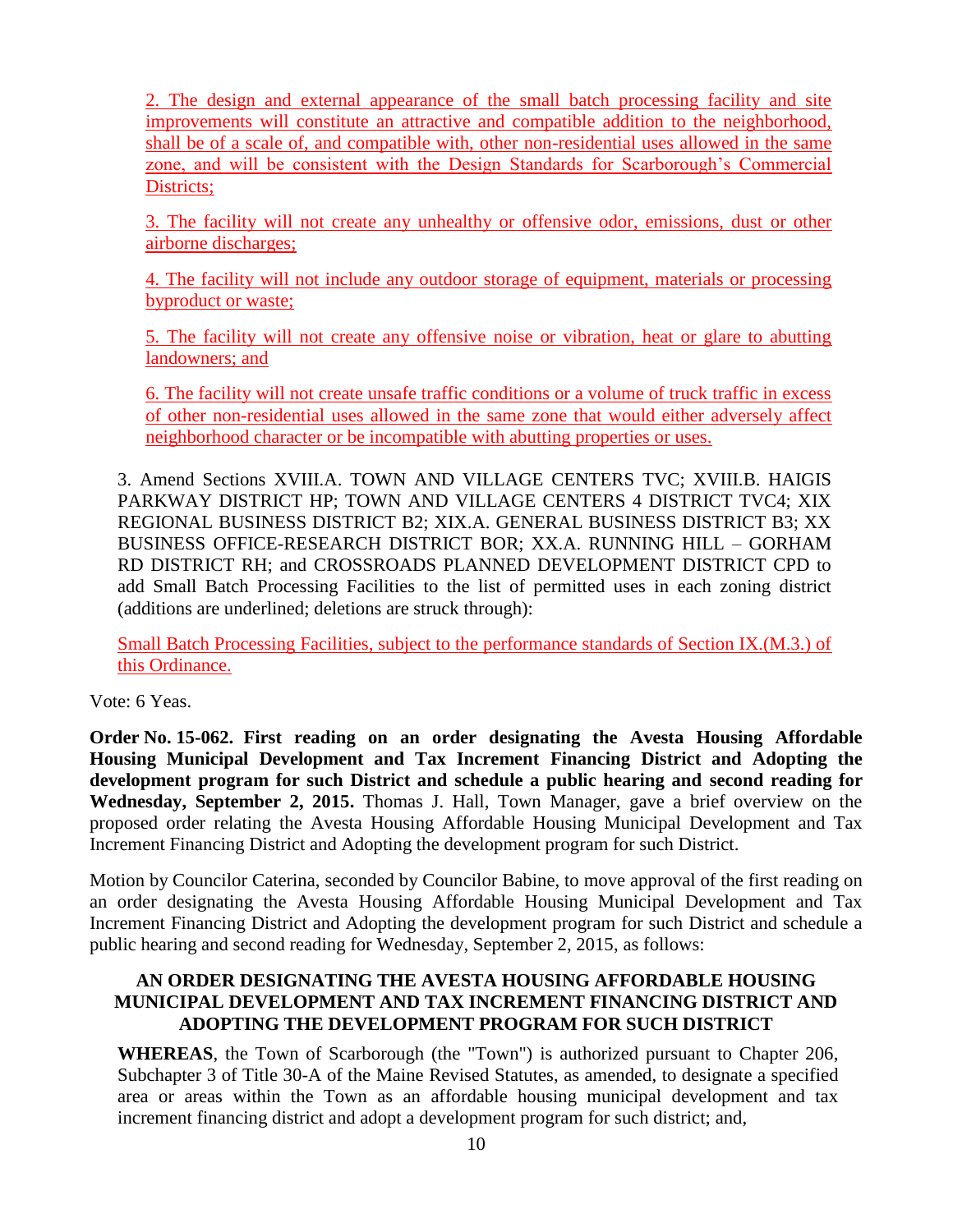**WHEREAS**, there is a need for the development of affordable, livable housing and the containment of the costs of unplanned growth in the Town of Scarborough, in the surrounding region, and in the State of Maine; and;

**WHEREAS**, the designation of the District and implementation of the Development Program will help to improve and broaden the tax base in the Town of Scarborough and improve the economy of the Town of Scarborough and the region by attracting business development to the Town; and,

**WHEREAS**, the Town has held a public hearing on the question of establishing the District, in accordance with the requirements of 30-A M.R.S.A. § 5250, upon at least ten (10) days prior notice published in a newspaper of general circulation within the Town; and.

**WHEREAS**, the Town desires to designate the *Avesta Housing Affordable Housing Municipal Development and Tax Increment Financing District* (the "District") and adopt a development program for the District (the "Development Program"); and,

**WHEREAS**, the Development Program includes a description of the Credit Enhancement Agreement the Town desires to enter into with the developer of the project to be located in the District on terms that include a split of tax increment financing revenues of 50% to the Town and 50% to the developer for a term of seventeen (17) years; and,

**WHEREAS**, it is expected that approval will be obtained from the Maine State Housing Authority ("MaineHousing") approving the designation of the District and the adoption of the Development Program for the District; and,

### **NOW THEREFORE, BE IT ORDERED BY THE TOWN COUNCIL OF THE TOWN OF SCARBOROUGH, MAINE:**

**Section 1.** The designation of the District and pursuit of the Development Program will create affordable, livable housing within the Town of Scarborough, and therefore constitutes a good and valid public purpose.

**Section 2.** Pursuant to Chapter 206, Subchapter 3 of Title 30-A of the Maine Revised Statutes, as amended, the Town hereby designates *Avesta Housing Affordable Housing Municipal Development and Tax Increment Financing District* and hereby adopts the Development Program for the District described as more particularly set forth in the documents presented to the Town Council in conjunction with this Order.

**Section 3.** Pursuant to the provisions of 30-A M.R.S.A. § 5250-A, the percentage of captured assessed value to be retained in accordance with the Development program is hereby established as set forth in the Development Program.

**Section 4.** The Town Manager be, and hereby is, authorized, empowered and directed to submit the proposed designation of the District and the proposed Development Program for the District to MaineHousing for review and approval pursuant to the requirements of 30-A M.R.S.A. Chapter 206, Subchapter 3; and further is authorized and directed to execute a Credit Enhancement Agreement consistent with the provisions of *Avesta Housing Affordable Housing Municipal Development and Tax Increment Financing District* Development Program as presented and approved herein and to create the accounts and take all the actions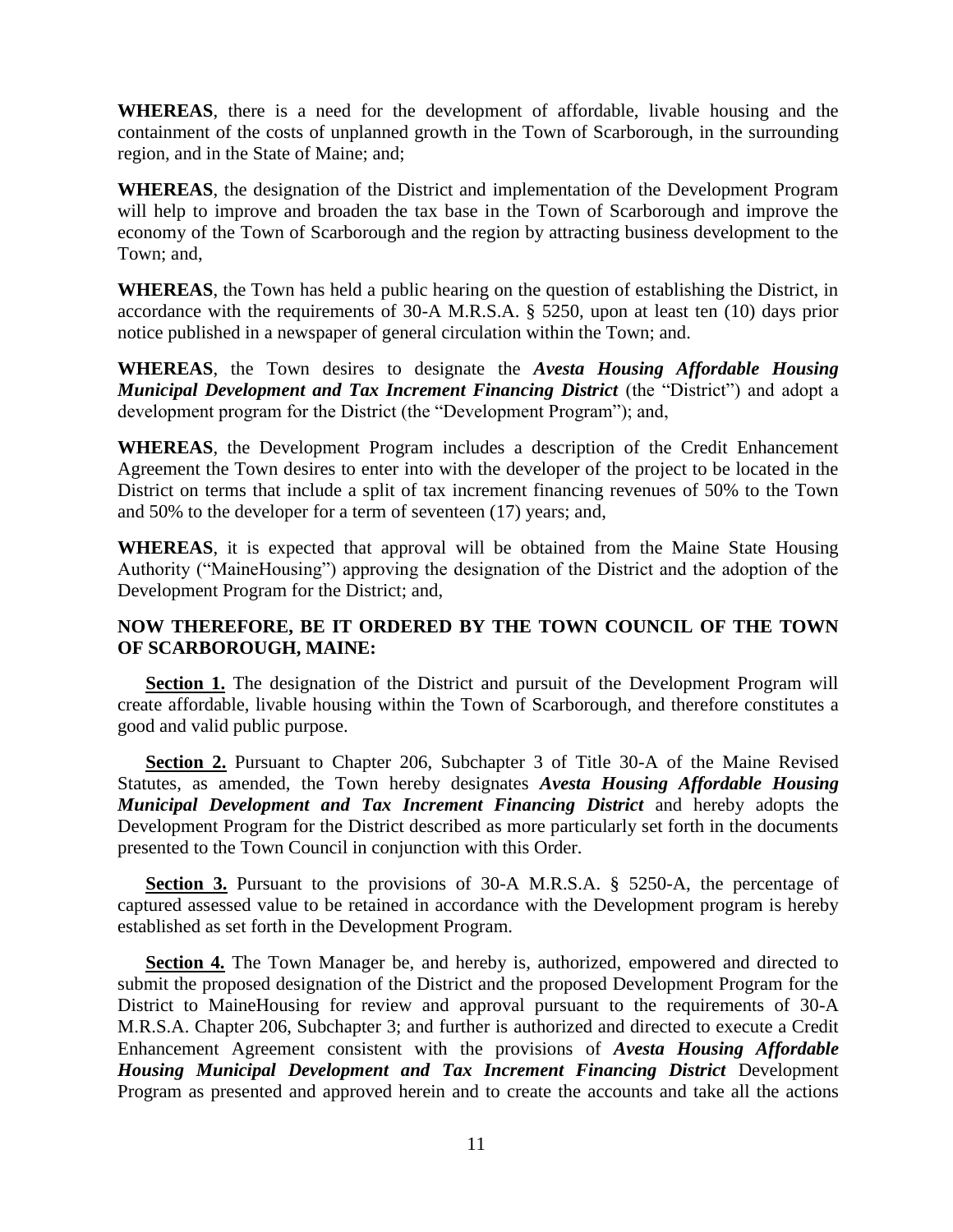described in such agreement, if and when the Town Manager is presented with a written copy of the MaineHousing "Notice to Proceed" with respect to the Project to be located in the District.

**Section 5.** The Town Manager be and hereby is authorized and empowered at his direction from time to time to make such revisions to the Development Program for the District as he deems reasonably necessary or convenient in order to facilitate the process of review and approval of the District by MaineHousing, or for any other reason, so long as such provisions are not inconsistent with these resolutions or the basic structure and intent of the Development Program. The Town Manager is also hereby authorized and directed to submit any reports to MaineHousing regarding the District and Development Program throughout the term of the District.

**Section 6.** The foregoing designation of the District and the adoption of the Development Program for the District shall automatically become final and shall take full force and effect upon receipt by the Town of approval of the proposed District by MaineHousing without requirements of further action by the Town, Town Council or any other party.

**Section 7.** The Town hereby finds and determines that:

- a. At least twenty-five percent (25%), by area, of the real property within the District, as hereinafter designated, is suitable for residential use, blighted area or is in need of rehabilitation or redevelopment; and,
- b. he total area of the District does not exceed two percent (2%) of the total acreage of the Town, and the total area of all development districts within the Town, and the total area of all development districts within the Town does not exceed five percent (5%) of the total acreage of the Town; and,
- c. The original assessed value of the District plus the original assessed value of all existing affordable housing development districts within the Town does not exceed five percent (5%) of the total acreage of the Town.
- d. The District and pursuit of the Development Program will contribute to the expansion of affordable housing opportunities within the municipality or to the betterment of the health, welfare or safety of the inhabitants of the Town. The Town has considered all evidence, if any, presented to it with regard to any substantial detriment to another party's existing property interests in the Town and has found and determined that such interested party's property interests in the Town are outweighed by the contribution made by the District or Development Program to the availability of affordable housing within the Town or to the betterment of the health, welfare or safety of the inhabitants of the Town.

**Section 8.** The Town Manager is authorized to file the yearly reports required by Title 30-A M.R.S.A. §5250-E and otherwise to take all lawful actions required in the administration of the District and Development Program.

Dated First Reading: August 19, 2015 Dated Second Reading: September 2, 2015

Vote: 6 Yeas.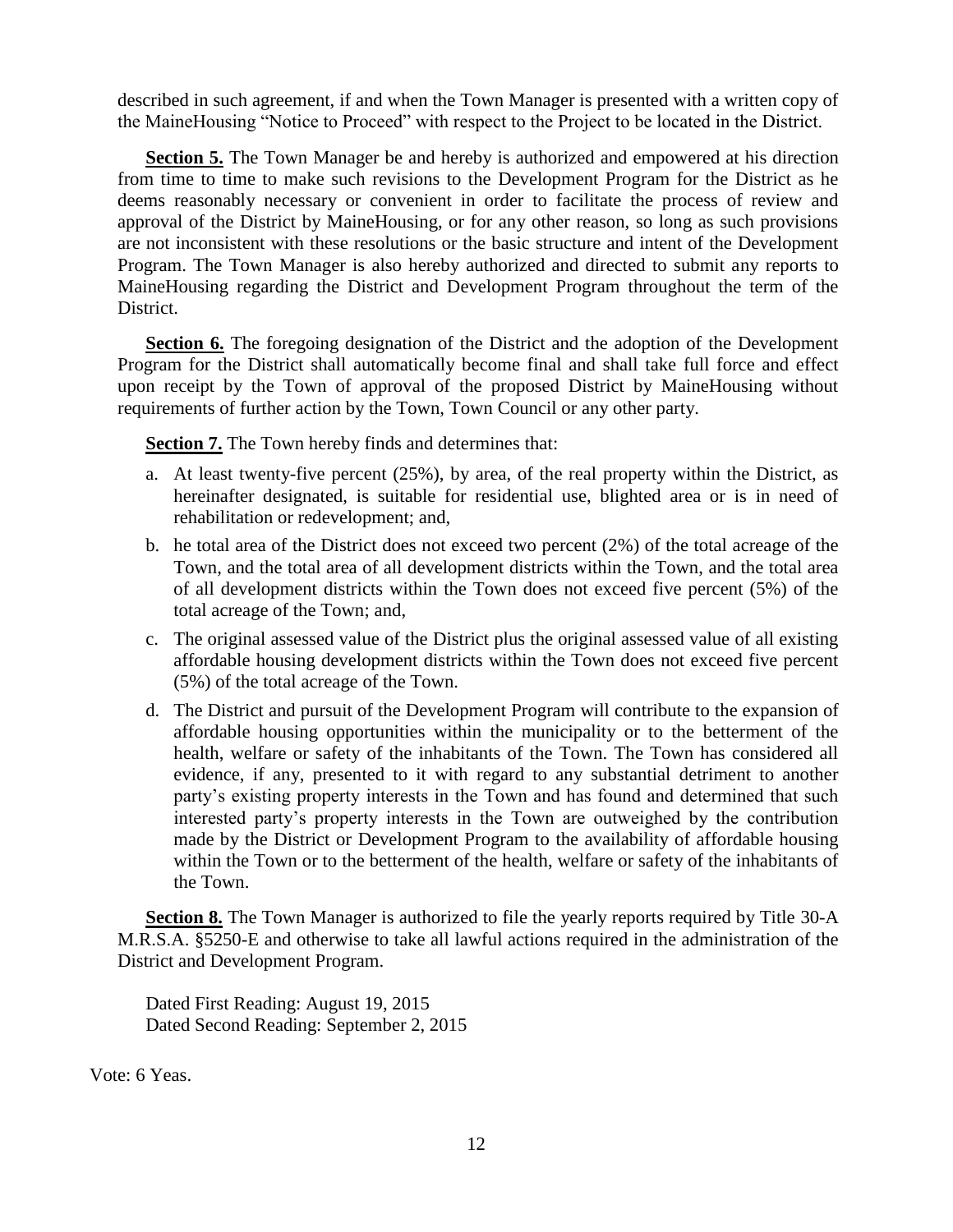**Order No. 15-063. Act on the review of a dangerous building located at 341 U.S. Route One and schedule a public hearing for Wednesday, September 16, 2015, pursuant to Title 17 M.R.S.A. §2581.** Thomas J. Hall, Town Manager, gave a brief overview on this Order noting that the property owner is willing to sign a "Consent Agreement" with the Town, which would not require a public hearing and recommended that the Council replace the information that had been received in the Council Packet with the Order that had been presented this evening.

Councilor Babine asked to be recused due the property owner being a very dear friend and felt that he could be unbiase; however, he felt that he would not to be part of the discussion and vote on this Order.

Motion by Councilor St. Clair, seconded by Councilor Blaise to recuse Councilor Babine from being part of the discussion and vote on this Order.

Vote: 5 Yeas.

Motion by Councilor St. Clair, seconded by Councilor Caterina, to move approval to replace Order No. 15-63 that was received in the Town Council Packet with the following new Order No. 15-63 as described by the Town Manager and as follows: It is hereby ordered that the Town Manager is authorized, at his discretion in consultation with the Zoning Administrator, to enter into an agreement for the removal of the dangerous building located at 341 Route One, Scarborough, Tax Map U039, Lot 049 (the "Itsa Good Motel") pursuant to 17 M.R.S.A. 2858, and to take all actions necessary to effect the removal pursuant to such agreement, or to otherwise schedule a public hearing for October 7, 2015, pursuant to Title 17 M.R.S.A. §2581.

Brian Longstaff, Zoning Administrator, gave a quick overview on the events that had taken place that led to this order this evening.

Vote on Main Motion: 5 Yeas.

**Order No. 15-064. Act on the request from the Scarborough Senior Advisory Committee to increase the number of members to seven with two alternates, for a total of nine members.** Motion by Councilor Babine, seconded by Councilor St. Clair, to move approval on the request from the Scarborough Senior Advisory Committee to increase the number of members to seven with two alternates, for a total of nine members, as follows:

# **CHAPTER 302A TOWN OF SCARBOROUGH TOWN COMMITTEES/BOARDS MANUAL**

Be it hereby ordained, by the Town Council of the Town of Scarborough, Maine, in Town Council assembled, that Chapter 302A - the Town of Scarborough Town Committees/Boards Manual is amended as follows:

# **SENIORS PROGRAM ADVISORY BOARD**

**[Adopted September 5, 2007, Amended October 1, 2008]**

### **Established**

The Seniors Program Advisory Board is hereby established.

### **Purpose**

Provide directional advice for development of seniors programs and services to the Seniors Program Coordinator.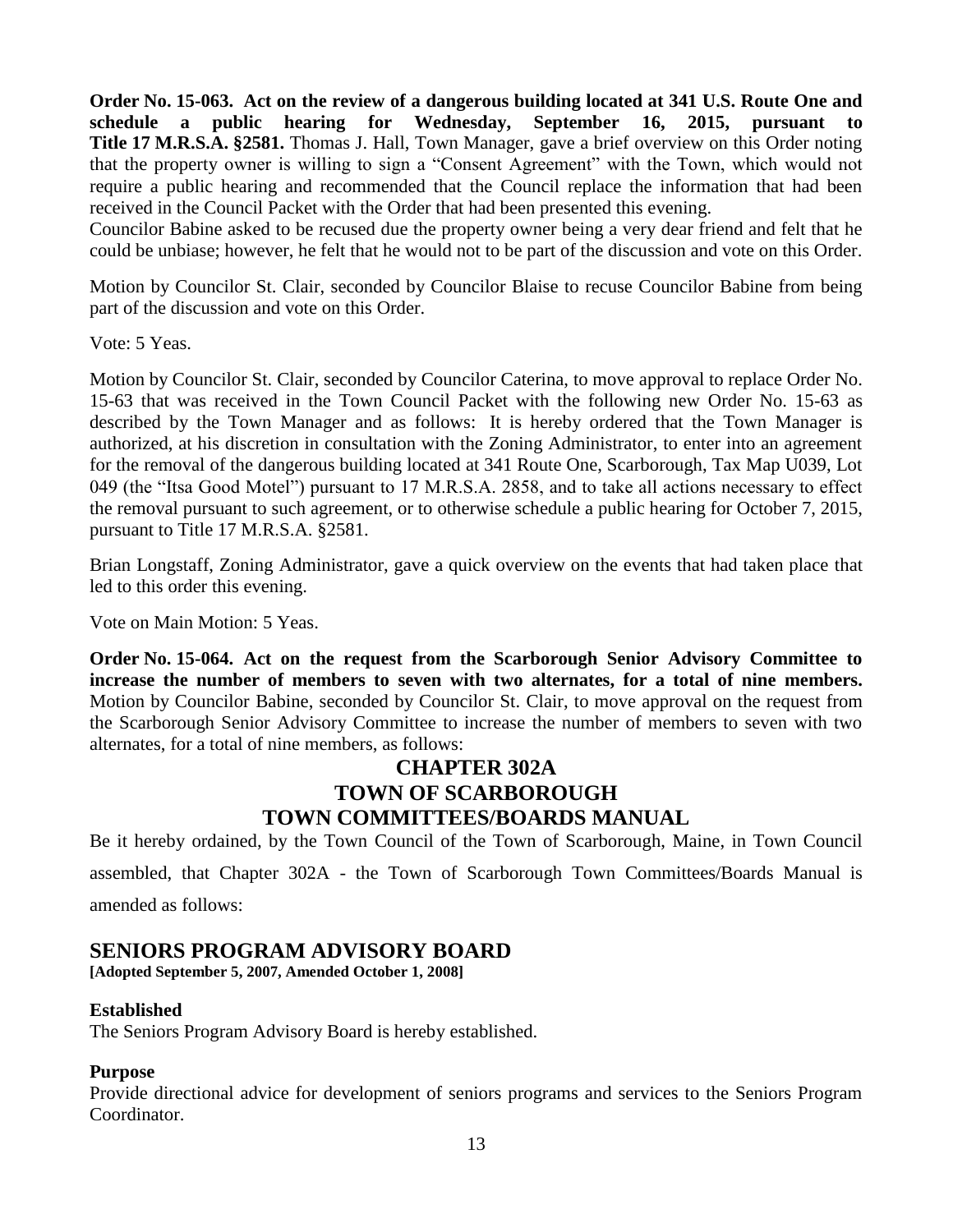## **Organization and/or Membership**

Appointment & Qualifications

- Shall have  $\frac{f}{f}$  Seven [7] voting members  $\frac{f}{f}$  alternate members.
- Members will be appointed by the Town Council in three-year terms.
- The terms shall be staggered.
- Members shall serve without pay.
- Community members should have expertise in the following areas as they pertain to senior interests:
	- Activities
	- Education
	- Intergenerational
	- Health and Wellness
	- Outreach
	- Communications
	- Funding
	- Transportation
	- Facilities
- The  $\overline{one}$  [1] two [2] alternate members shall serve according to Article I General -Alternates on page 2 of this manual.

### **Duties and Powers**

- Meet at a consistent time agreed upon by members of the Board to discuss the planning, development, and implementation of senior programs, taking into consideration the monthly volunteer committee reports presented to the Board by the Seniors Program Coordinator.
- Review budget at all meetings.
- Special subcommittees of the Board shall be created by the Board as needs arise.
- Conduct periodic reviews of Senior Center Without Walls programs and services using data such as attendance records, cost analysis, and program evaluations.
- In cooperation with the Seniors Program Coordinator, develop an annual work plan for the Senior Center Without Walls.
- Keep accurate records of monthly meetings to be filed with the Seniors Program Coordinator.

### **Procedures**

- The Board shall conduct its meetings using Robert's Rules of Order or such other rules of procedure as the Board may adopt from time to time.
- Any recommendations or advice issued by the Board must come out of a majority decision.
- Five members of the Board constitute a quorum at any regular or special meeting.
- All meetings are open to the public and shall be advertised as required.

### **Chair and Vice-Chair**

- A Chair and Vice-Chair shall be elected by the Board each year during the August meeting.
- The Chair shall preside at all meetings of the Board, represent the Board at public affairs, and shall maintain the dignity and efficiency of the Board in all possible ways.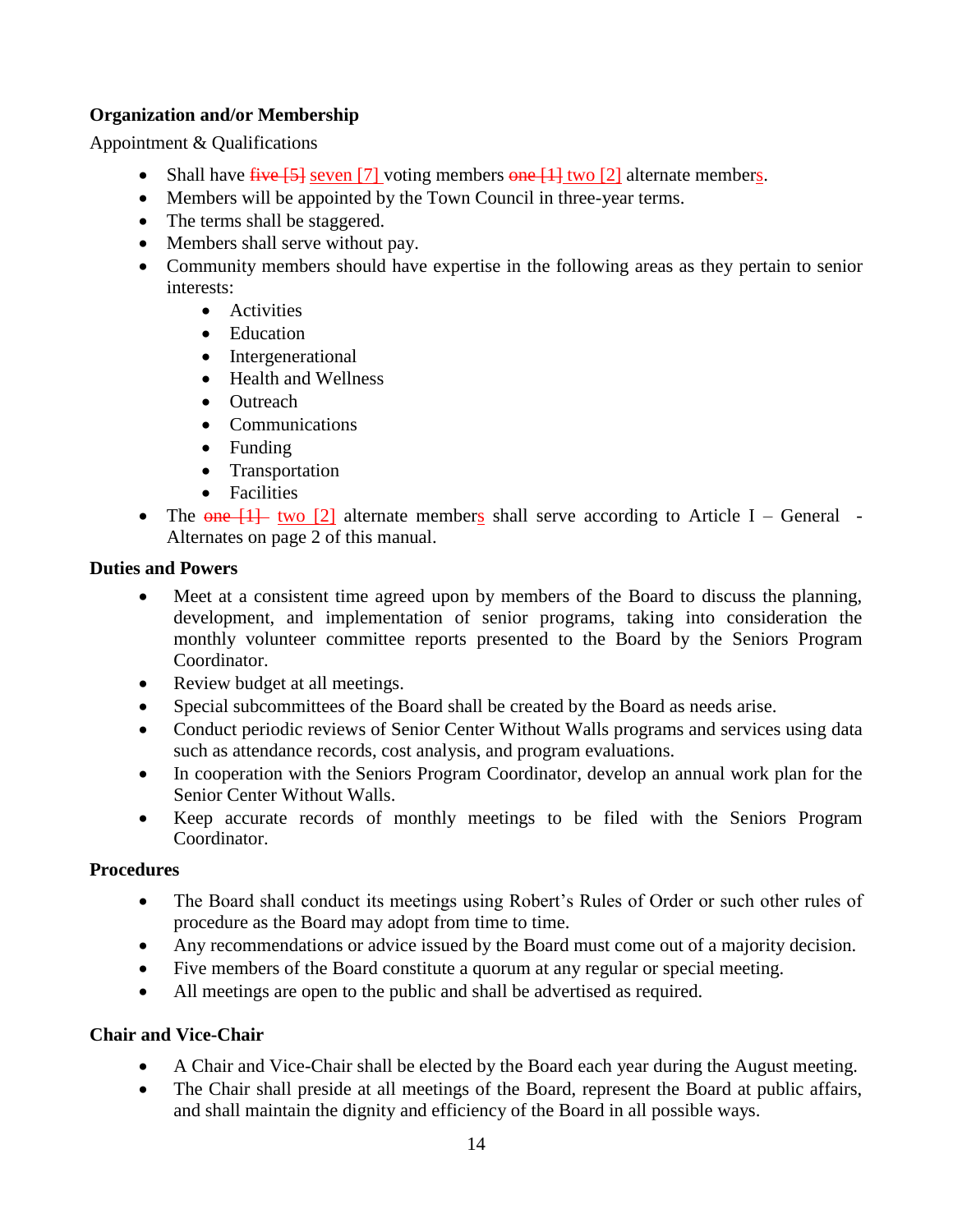- The Chair may cancel a monthly meeting of the Board should there be no business to transact.
- The Chair may call a special meeting of the Board.
- The Vice-Chair shall have all duties of the Chair, should the Chair be unable, for any reason, to fulfill his or her duties, whether on a one-time basis or long term.
- The Vice-Chair will be responsible for keeping meeting minutes.

## Vote: 6 Yeas.

**Order No. 15-065. Act on the request to certify the results of the School Budget Validation Referendum that was held on Tuesday, August 4, 2015.** Motion by Councilor St. Clair, seconded by Councilor Caterina, to move approval to certify the results of the School Budget Validation Referendum that was held on Tuesday, August 4, 2015, as follows:

Yes: 1,679 No: 1,053 Voids: 22 Total Votes casts: 2,754 Percent of Voter Turnout: 18%

Vote: 6 Yeas.

**Order No. 15-066. Act to authorize the use of Land Bond Funds for the Historic Preservation of the "Danish Village Archway" in an amount not to exceed \$25,000.** Thomas J. Hall, Town Manager, gave a brief overview on this recommendation.

Motion by Councilor Babine, seconded by Councilor St. Clair, to move approval to authorize the use of Land Bond Funds for the Historic Preservation of the "Danish Village Archway" in an amount not to exceed \$25,000.

Vote: 6 Yeas.

### **Item 8. Non Action Items.** None at this time.

# **Item 9. Standing and Special Committee Reports and Liaison Reports.**

- Councilor Babine gave a brief overview on the Finance Committee that had been held on Tuesday, August 18th. Upcoming meetings are posted on the Town's website. A few topics for discussion would a review on legal services and audit services.
- Councilor Donovan gave a brief overview on the Senior Property Tax Program and changes that needed to be made at the State level and were not made. He then worked with a fellow resident who is an attorney to work on an ordinance for property tax assistance that would work for Scarborough.
- Councilor Caterina gave an update on the Conservation Commission as well as the Long Range Planning Committee.
- Councilor St. Clair noted that the Ordinance Committee that had been scheduled for this month had been postponed to September. The discussion would be on the Fireworks Ordinance.
- Council Blaise gave an update on the Eastern Trail Management Meeting.
- Council Chair Holbrook gave an update on the Housing Alliance Committee as well as the Historic Implementation Committee.

**Item 10. Town Manager Report.** Thomas J. Hall, Town Manager, gave the following updates:

 Two public hearing with DMR on the renewal and expansion requests of two aquaculture leases located in the Scarborough River.